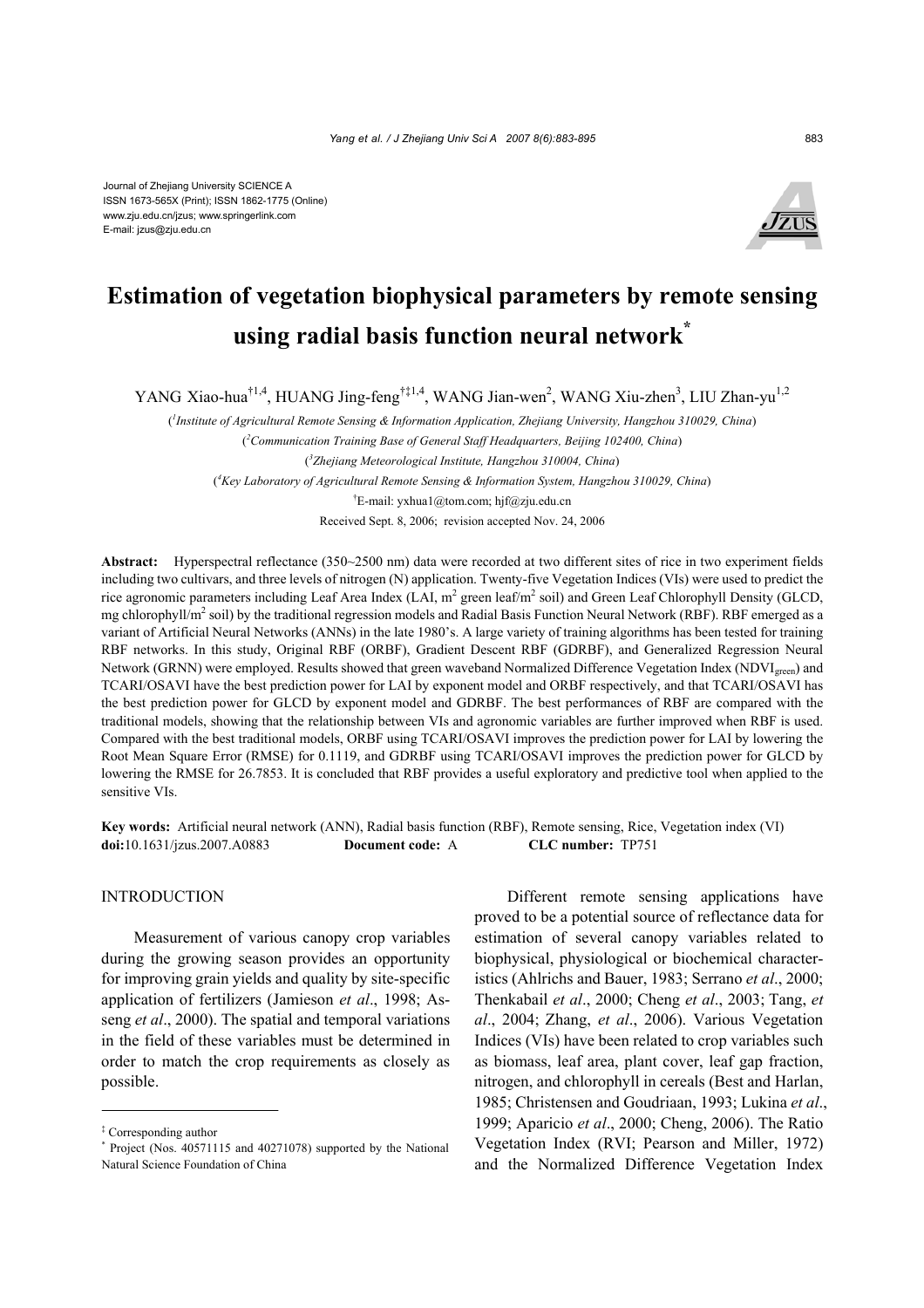(NDVI; Rouse *et al*., 1974) are the best-known indices. To reduce the background effect, many VIs have been proposed. These VIs include the Soil-Adjusted Vegetation Index (SAVI; Huete, 1988), the Modified SAVI (MSAVI; Qi *et al*., 1994), the Transformed Chlorophyll Absorption in Reflectance Index (TCARI; Kim *et al*., 1994), the Modified Chlorophyll Absorption in Reflectance Index (MCARI; Daughtry *et al*., 2000), and the Optimized SAVI (OSAVI) (Rondeaux *et al*., 1996). In order to enhance information related to Leaf Area Index (LAI) and Green Leaf Chlorophyll Density (GLCD), the TCARI/ OSAVI ratio was defined by Haboudane *et al*.(2002). NDVIgreen was introduced in (Gitelson *et al*., 1996), and the Modified Chlorophyll Absorption Continuum Index (MCACI) was presented by Yang *et al*.(2006), and so on. Many studies have focused on estimation of crop LAI and GLCD (Broge and Leblanc, 2001; Curran *et al*., 2001; Boegh *et al*., 2002; Broge and Mortensen, 2002; Haboudane *et al*., 2002; Gong *et al*., 2003) using VIs. But these VIs were seldom used to study the relationships between rice agronomic parameters and rice canopy reflectance.

Artificial Neural Networks (ANNs) are relatively crude electronic models based on the neural structure of the brain. The brain basically learns from experience. It is natural proof that some problems beyond the scope of current computers are indeed solvable by small energy efficient packages. This brain modeling also promises a less technical way to develop machine solutions.

Radial Basis Functions (RBFs) emerged as a variant of ANN in the late 1980's. However, their roots are entrenched in much older pattern recognition techniques such as potential functions, clustering, functional approximation, spline interpolation and mixture models (Tou and Gonzalez, 1974). Later, a large variety of training algorithms has been tested for training RBF networks. In the initial approaches, an RBF was assigned for each data sample, which proved to be expensive in terms of memory requirement and the number of parameters. On the other hand, exact fit to the training data may cause bad generalization. Other approaches choose randomly or assumed known hidden unit weights and calculate the output weights by solving a system of equations whose solution is given in the training set (Broomhead and Lowe, 1988). The matrix inversion required in this approach is computationally expensive and could cause numerical problems in certain situations (when the matrix is singular). The RBF centers are uniformly distributed in the data space (Matej and Lewitt, 1996). The function to be modeled is obtained by interpolation. Less basis functions are used for given data samples (Niranjan and Fallside, 1990). A least squares solution that minimizes the interpolation error is proposed. Orthogonal least squares using Gram-Schmidt algorithm was proposed in (Chen *et al*., 1991). An adaptive training algorithm for minimizing a given cost function is a gradient descent algorithm. Expectation-maximization algorithm using a gradient descent algorithm for modeling the input-output distributions was employed in (Cha and Kassam, 1996). Clustering algorithms such as *k*-means (Tou and Gonzalez, 1974) and learning vector quantization (Kohonen, 1989) were employed for finding the hidden unit parameters in (Moody, 1989). Other approaches employ cluster merging (Musavi *et al*., 1992) or splitting (Bors and Gabbouj, 1994).

RBF networks have been successfully applied to a large diversity of applications including interpolation (Broomhead and Lowe, 1988; Matej and Lewitt, 1996), chaotic time-series modeling (Casdagli, 1989; Moody, 1989), system identification, control engineering (Sanner and Slotine, 1992), electronic device parameter modeling, channel equalization (Chen *et al*., 1991; Bors and Gabbouj, 1994; Haykin, 1994), speech recognition (Niranjan and Fallside, 1990; Bors and Gabbouj, 1994), image restoration (Cha and Kassam, 1996), shape-from-shading (Wei and Hirzinger, 1997), 3D object modeling (Matej and Lewitt, 1996; Bors and Pitas, 1999), motion estimation and moving object segmentation (Bors and Pitas, 1998), data fusion (Chatzis *et al*., 1999), etc. A little of our knowledge has been applied to RBF to estimate the rice agronomic parameters using remote sensing data.

The objectives of the present investigation were to compare the prediction power between the best traditional model and RBF technique of each VI for agronomic parameters. The VIs are independent variables in traditional models and are used as net inputs in RBF, and the agronomic parameters are dependent variables in traditional models and are used as net outputs in RBF. All models were fitted to two different agronomic variables: LAI and GLCD in rice.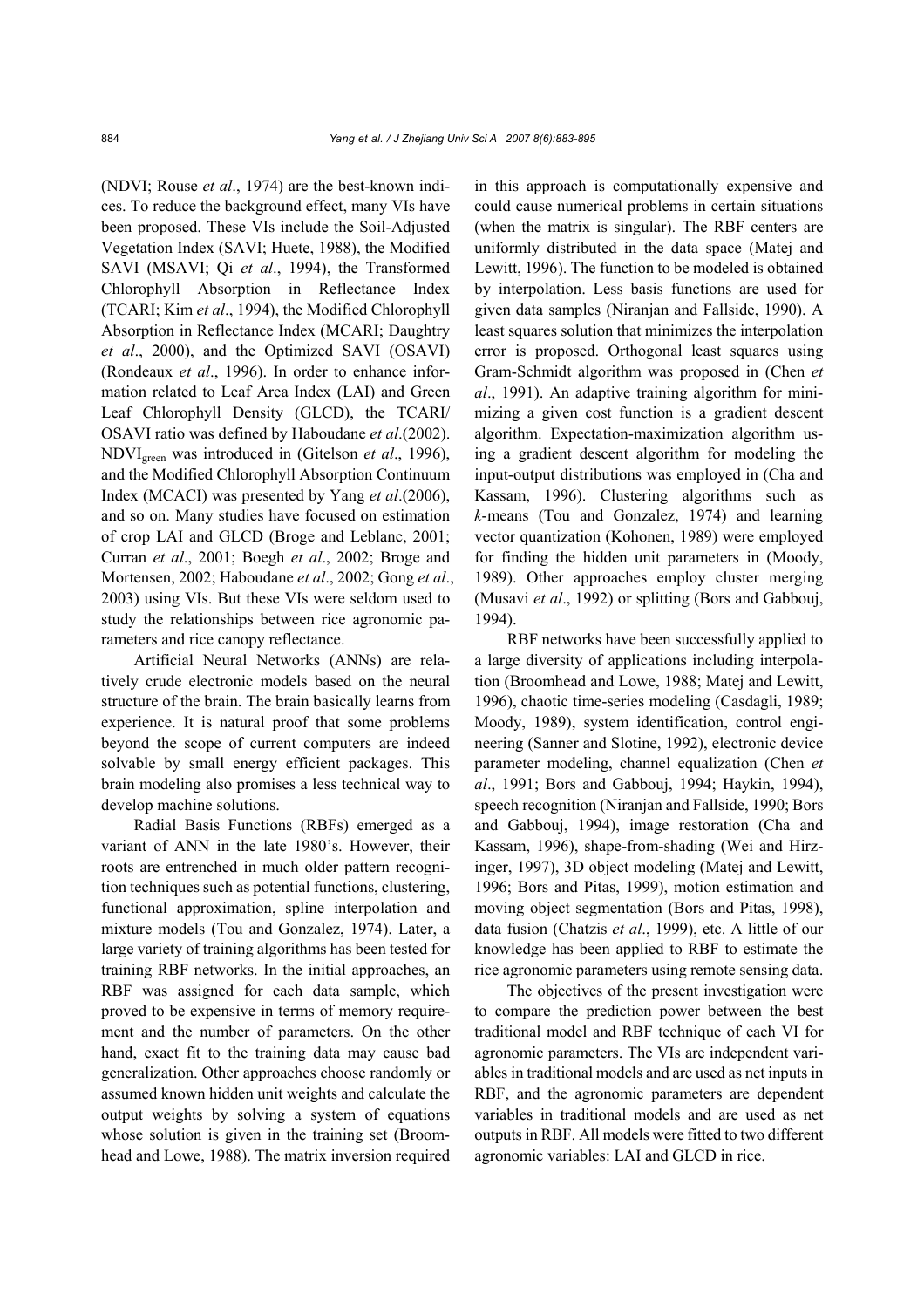#### MATERIALS AND METHODS

## **Study area**

The study area is located at Zhejiang University Experiment Field, Hangzhou, Zhejiang Province, China, located at 120°10'05" E, 30°14'03" N. In order to acquire a big variation in LAI and GLCD in rice, two field experiments with different rates of nitrogen fertilization and different rice cultivars were carried out in 2004. The first experiment was earlier than the second experiment by half a month. Winter oilseed rape and rice were included in the crop rotations on the two experimental fields. The straw was usually removed from the field. The study area is characterized by monsoon climate with hot summer and cool winter. The average annual rainfall is 1374.7 mm and the average annual temperature is 17.8 °C. The soil is sandy loam paddy soil with pH 5.7, organic matter content of 16.5 g/kg and total N of 1.02 g/kg.

#### **Field experimental design**

In an experiment, two cultivars of rice, 'Xiushui 110' and 'Xieyou 9308' were used. Each cultivar was seeded to a plant density of 45 plants/ $m^2$ . Furthermore, this plant density level was furthermore split into twelve with every four of these subplots receiving 0, 120, 240 kg N/ha, respectively, so each N level had four replicates. The plots number of the two experiments was 48 and the plot size was  $4.60 \text{ m} \times 5.46 \text{ m}$ . The first experiment was carried out around May 30th, 2004 and the second experiment around June 15th, 2004, in well-cultivated soil with seeding depth of 3 cm, and transplanted one month later respectively. Nitrogen fertilizer (urea) was applied as 45% base fertilizer, 35% tillering fertilizer, and 20% heading fertilizer; and the treatment levels represented nonitrogen fertilizer, a proper application and a superabundant dose. In addition, 225 kg Ca $(H_2PO_4)$ <sub>2</sub>/ha was applied as a base fertilizer with 150 kg KCl/ha as a tillering fertilizer and 150 kg KCl/ha as a heading fertilizer.

## **Spectral measurements**

Canopy reflectance was ground-based and measured using a spectroradiometer in a range from 350 nm to 2500 nm, manufactured by Analytical Spectral Devices<sup>TM</sup> and 2 m above ground. The spectroradiometer had spectral resolutions of 3 nm between 400 nm and 1000 nm, and about 10 nm between 1000 and 2500 nm. Due to severe noise in the water absorption spectrum from 1330 nm to 1480 nm and from 1780 nm to 1990 nm, only the data collected in 350~1330 nm, 1480~1780 nm, and 1990~2300 nm were used. The band centers were rounded off to the nearest whole number (e.g., 549.50 nm as 550 nm). The spectroradiometer unit consisted of a main spectrometer, a personal computer, fiber optic cable, a pistol grip, and different field of view (FOV) cones. Inside the spectrometer, light is projected from the fiber optics onto a holographic diffraction grating where wavelength components are separated and reflected for independent collection by the detector(s). The observation of rice spectra and agronomic variables were performed between 1100 and 1400 local time (GMT+8) on 20 July, 8 Aug., 28 Aug., 22 Sept., 5 Oct. and 27 Oct. of 2004 for the first experiment, and on 8 Aug., 28 Aug., 22 Sept., 5 Oct. and 27 Oct. of 2004 for the second experiment. All rice fields were filled with water except on 27 Oct. for the two experiments. At each plot, 10 reflectance measurements were consistently taken, with a nadir view from a height of 1.0 m above the canopy, using a 25° FOV. The measurement sites were selected randomly at each plot. This resulted in viewing an area of 1 544 cm<sup>2</sup> at the canopy level. Spectroradiometer data of rice were analyzed using softwares PORT-SPECTM and VNIRTM supplied by the manufacturer of the instrument (Analytical Spectral Devices<sup>TM</sup>), and Statistical Analysis System (SPSS) version 11.5. The target reflectance is the ratio of energy reflected off the rice to energy incident on the  $BaSO<sub>4</sub>$  white reference [Eq.(1)]. Since the dark current varies with time and temperature, it was collected for each integration time (virtually for each new reading). The solar angle compared to nadir was for all measurements less than 45º and no disturbing clouds were observed.

$$
Reference (%) = \frac{target - dark current}{reference - dark current} \times 100\%.
$$
 (1)

#### **Plant sampling and harvest procedure**

Green plant sampling was performed many times during the vegetative growth stages from early stem elongation until heading. The actual dates were the same as the dates of canopy reflectance performed.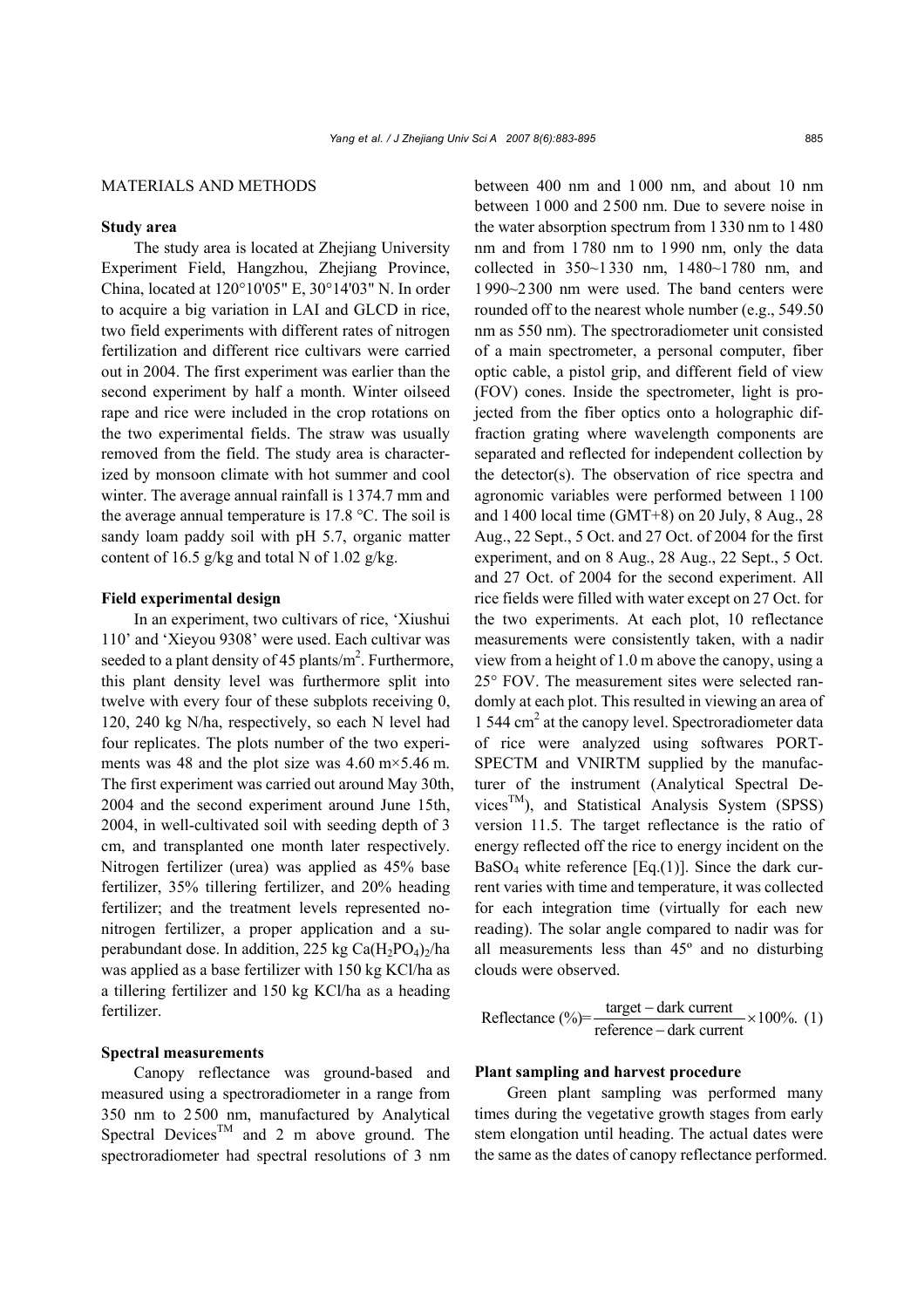At the rice field, a representative area of 0.088  $m<sup>2</sup>$  was cut above ground and brought to the lab for weight determination and calculation of the rice agronomic parameters. All representative samples were taken and the weights were determined. Then, Leaves Length (*LL*, cm) and Leaves Width (*LW*, cm) were measured. Green Leaf Fresh Weights (*GLFW*) per square soil meter were determined  $(g/m<sup>2</sup>)$ . Based on these measurements,  $LAI$  (cm<sup>2</sup>/cm<sup>2</sup>) was calculated:

$$
LAI = \sum (LL \times LW \times 0.83) / (0.088 \times 10000), \qquad (2)
$$

where  $0.83$  is the rice leaf calibration coefficient.

Leaves and stems were separated by excision at the leaf base. One leaf was randomly selected among the youngest fully developed leaves to carry out the organic extraction of leaf chlorophyll. The leaves samples were chipped, weighted and then dipped in 20 ml mixed solution (acetone:ethanol:distilled water=4.5:4.5:1) for 24 h to extract chlorophyll of rice leaves. The Optical Density (*OD*) of the extract was measured at 663 nm and 645 nm by Spectrophotometer (BACKMAN DU 600). The concentrations (mg/L) of *Chla*, *Chlb* and total chlorophyll (*Chlt*= *Chla*+*Chlb*) in the extract were calculated by using the following Eqs.(3) $\sim$ (5) and the contents (mg/g) of chlorophyll were calculated by Eq.(6):

$$
Chla \text{ (mg/L)} = 12.7OD_{663} - 2.69OD_{645}, \tag{3}
$$

*Chlb* (mg/L)=22.9*OD*645−4.68*OD*663, (4)

*Chlt* (mg/L)=8.02*OD*663+20.21*OD*645, (5)

$$
GLCC \, (mg/g)=C_c \, (mg/L) \times [V \, (ml)/1000]/M \, (g), \, (6)
$$

where *GLCC*, *C*c, *V* and *M* are green leaf chlorophyll content (mg/g), pigment concentration (mg/L), volume (ml) of the abstraction in the solution and mass (g) of the sample, respectively.

The  $GLCD$  (mg chlorophyll/m<sup>2</sup> soil) was calculated by

$$
GLCD \text{ (mg/m}^2) = GLCC \times GLFW/0.088. \tag{7}
$$

#### **Vegetation indices**

The basic models that correlate with agronomic variables are VIs. In this study, 25 VIs were used in four traditional models against those of LAI and GLCD. Their expressions are listed in Table 1. The width of NIR, Red, Green bands that are used in all

VIs corresponded to the bands of a Ladsat- $5^{TM}$  sensor, and their values are average values of all bands.

#### **Radial basis functions**

Radial Basis Functions Neural Network (RBFs) was proposed by Broomhead and Lowe (1988). This neural network is very different from neural networks with sigmoidal activation functions in that it utilizes basis functions in the hidden layer that are locally responsive to input stimulus. RBFs are embedded in a two-layer neural network, where each hidden unit implements a radial activated function. The output units implement a weighted sum of hidden unit outputs. The input into an RBF network is nonlinear while the output is linear. Their excellent approximation capabilities have been studied in (Poggio and Girosi, 1990; Park and Sandberg, 1991). Due to their nonlinear approximation properties, RBF networks can model complex mappings, which perceptron neural networks can only model by means of multiple intermediary layers (Haykin, 1994).

In order to use an RBF network, we need to specify the hidden unit activation function, the number of processing units, a criterion for modeling a given task and a training algorithm for finding the parameters of the network. Finding the RBF weights is called network training. If we have at hand a set of input-output pairs, called training set, we optimize the network parameters in order to fit the network outputs to the given inputs. The fit is evaluated by means of a cost function, usually assumed to be the mean square error. After training, the RBF network can be used with data whose underlying statistics is similar to that of the training set. Online training algorithms adapt the network parameters to the changing data statistics (Moody, 1989; Bors and Pitas, 1996). A large variety of training algorithms has been tested for training RBF networks. In this study, Original RBF (ORBF), Gradient Descent RBF (GDRBF), and Generalized Regression Neural Network (GRNN) were employed.

## **Measurement of model performance**

Usually the analysis of model performance was conducted by comparing the correlation coefficient (*R*), average absolute error (*ABSE*) and root mean squared error (*RMSE*) between the predicted sets and the corresponding observed sets in most literature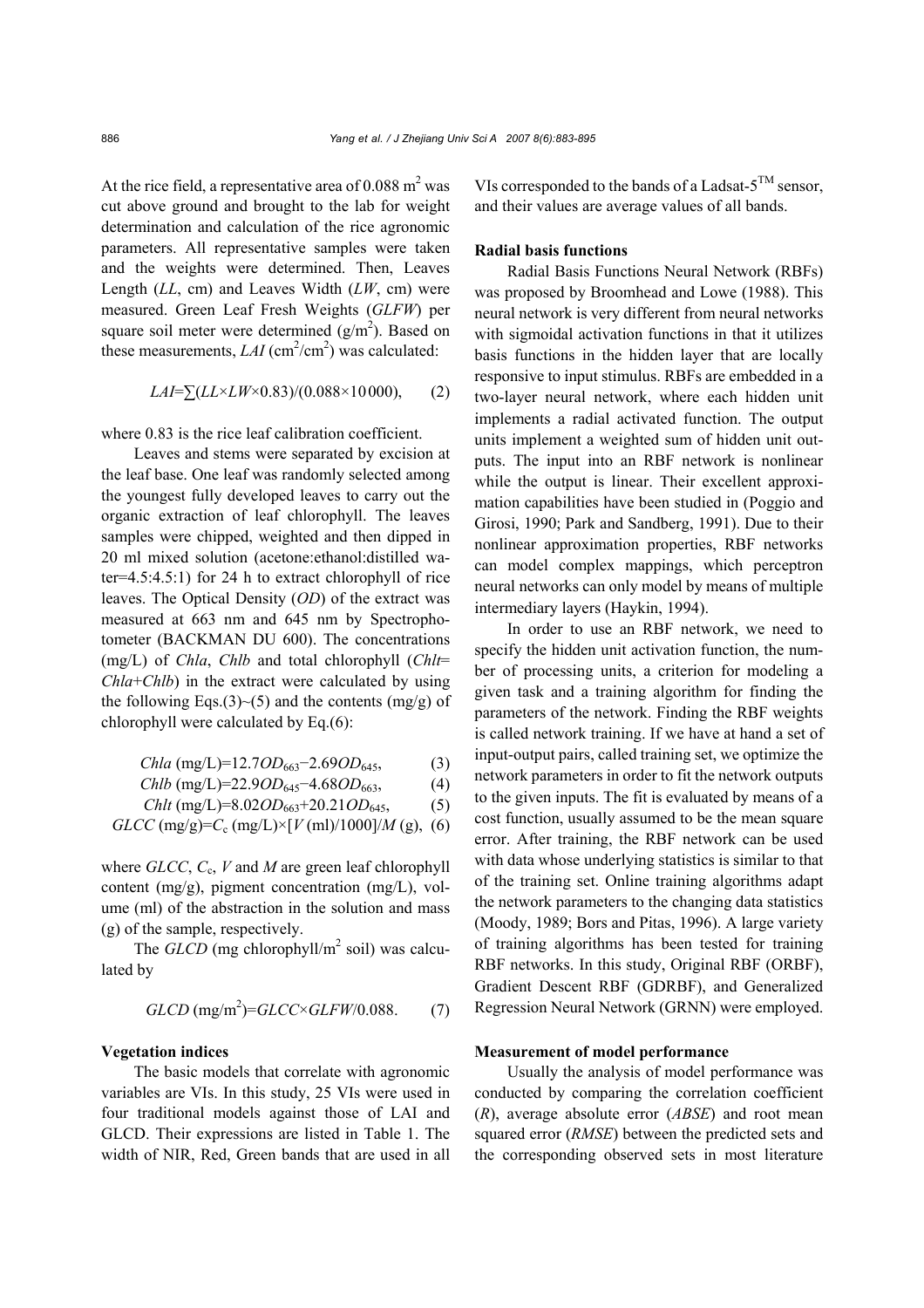| Acronym            | Vegetation Index                                                         | Reference                | Eq. ID |
|--------------------|--------------------------------------------------------------------------|--------------------------|--------|
| RVI                | RVI=NIR/Red                                                              | Pearson and Miller, 1972 | (8)    |
| <i>NDVI</i>        | NDVI=(NIR-Red)/(NIR+Red)                                                 | Rouse et al., 1974       | (9)    |
| $NDVI_{green}$     | $NDVI_{green} = (NIR-Green)/(NIR+Green)$                                 | Gitelson et al., 1996    | (10)   |
| <b>SAVI</b>        | $SAVI=1.5(NIR-Red)/(NIR+Red+0.5)$                                        | Huete, 1988              | (11)   |
| <i>OSAVI</i>       | $OSAVI=(NIR-Red)/(NIR+Red+0.16)$                                         | Rondeaux et al., 1996    | (12)   |
| <b>MSAVI</b>       | $MSAVI = \{2NIR + 1 - [(2NIR + 1)^2 - 8(NIR - Red)]^{1/2}\}/2$           | Oi et al., 1994          | (13)   |
| <b>MCACI</b>       | $MCACI = \sum_{\lambda}^{\lambda_n} (R_i^c - R_i) \Delta \lambda_i$      | Yang et al., 2006        | (14)   |
| <b>TCARI</b>       | $TCARI=3[(R_{700}-R_{670})-0.2(R_{700}-R_{550})R_{700}/R_{670}]$         | Kim et al., 1994         | (15)   |
| <b>TCARI/OSAVI</b> | TCARI/OSAVI                                                              | Haboudane et al., 2002   | (16)   |
| <b>RDVI</b>        | $RDVI = (NIR - Red) / \sqrt{NIR + Red}$                                  | Roujean and Breon, 1995  | (17)   |
| $RVI_2$            | $RVI_2 = NIR/Green$                                                      | Gitelson et al., 1996    | (18)   |
| $RVI_{750/700}$    | $RVI_{750/700} = R_{750}/R_{700}$                                        | Gitelson et al., 1996    | (19)   |
| $RVI_{750/550}$    | $RVI_{750/550} = R_{750}/R_{550}$                                        | Gitelson et al., 1996    | (20)   |
| $RVI_{800/600}$    | $RVI_{800/600} = R_{800}/R_{600}$                                        | Sims and Gamon, 2002     | (21)   |
| DVI                | DVI=NIR-Red                                                              | Jordan, 1969             | (22)   |
| TVI                | $TVI = \sqrt{NDVI + 0.5}$                                                | Rouse et al., 1974       | (23)   |
| <b>SIPI</b>        | $SIPI=(R_{800}-R_{445})/(R_{800}+R_{680})$                               | Peňuelas et al., 1995    | (24)   |
| $VI_{700}$         | $VI_{700} = (R_{700} - Red)/(R_{700} + Red)$                             | Gitelson et al., 2002    | (25)   |
| NLI                | $NLI=(NIR^2–Red)/(NIR^2+Red)$                                            | Goel and Qi, 1994        | (26)   |
| $RDVI_1$           | $RDVI_1 = \sqrt{NDVI \times (NIR - Red)}$                                | Roujean and Breon, 1995  | (27)   |
| <b>MSR</b>         | $MSR = (NIR/Red-1)/(\sqrt{NIR/Red}+1)$                                   | Gong et al., 2003        | (28)   |
| <b>MNLI</b>        | $MNLI=(NIR^2–Red)(1+0.5)/(NIR^2+Red+0.5)$                                | Gong et al., 2003        | (29)   |
| $TVI_2$            | $TVI_2 = 60(NIR - Green) - 100(Red - Green)$                             | Broge and Leblanc, 2000  | (30)   |
| <b>SAVI×SR</b>     | $SAVI \times SR = (NIR^2 - Red)/(NIR + Red + L) \times Red, L = 0.5$     | Gong et al., 2003        | (31)   |
| $VARI_{700}$       | $VARI_{700} = (R_{700} - 1.7Red + 0.7Blue)/(R_{700} + 2.3Red - 1.3Blue)$ | Gitelson et al., 2002    | (32)   |

**Table 1 The expressions of all VIs in this study** 

(O'Neal *et al*., 2002; Mutanga and Skidmore, 2004). The calculated *R* statistic is defined as the proportion of variance of the response that can be explained by the regressor variable(s). However, the *R* statistic can be misleading when comparing experiment results on the same variable but with different ranges for the regressors (Broge and Mortensen, 2002), such as the experiment reported herein. In such cases, one should look at *ABSE* and *RMSE* rather than at *R*. For these reasons, we decided to compare the results on the *RMSE* and *ABSE*. They are defined as follows:

$$
RMSE = \sqrt{\sum (P - P')^{2} / (N - 1)},
$$
 (33)

$$
ABSE = \sum [\text{abs}(P - P')] / N, \qquad (34)
$$

where *P*′ is the simulated value of *LAI* and *GLCD* of rice, *P* is the measured value of *LAI* and *GLCD* of rice, and *N* is the number of test samples.

### RESULTS

### **Statistical description of the measured data**

The experimental treatments, including different cultivars, plant densities, and nitrogen application strategies together with the temporal timing of plant sampling, caused a wide range of variation within the investigated crop variables, i.e., there were almost 18-fold variation in LAI and 93-fold variation in GLCD (Table 2). The wide range in the investigated crop variables was planned to make the relationship between plant performance and reflectance measurements as realistic and universal as possible.

**Table 2 Selected properties of the investigated rice** *LAI* **and rice** *GLCD*

| Variable                                       | Mean    | Min  | Max                   | $\overline{\text{Range}}^*$ |  |  |  |  |
|------------------------------------------------|---------|------|-----------------------|-----------------------------|--|--|--|--|
| $LAI$ (m <sup>2</sup> /m <sup>2</sup> )        | 3.59    | 0.47 | 8 27                  | 7.80                        |  |  |  |  |
| $GLCD$ (mg/m <sup>2</sup> )                    | 1162.41 |      | 31.83 2970.06 2938.23 |                             |  |  |  |  |
| Nifference between the maximum and the minimum |         |      |                       |                             |  |  |  |  |

Difference between the maximum and the minimum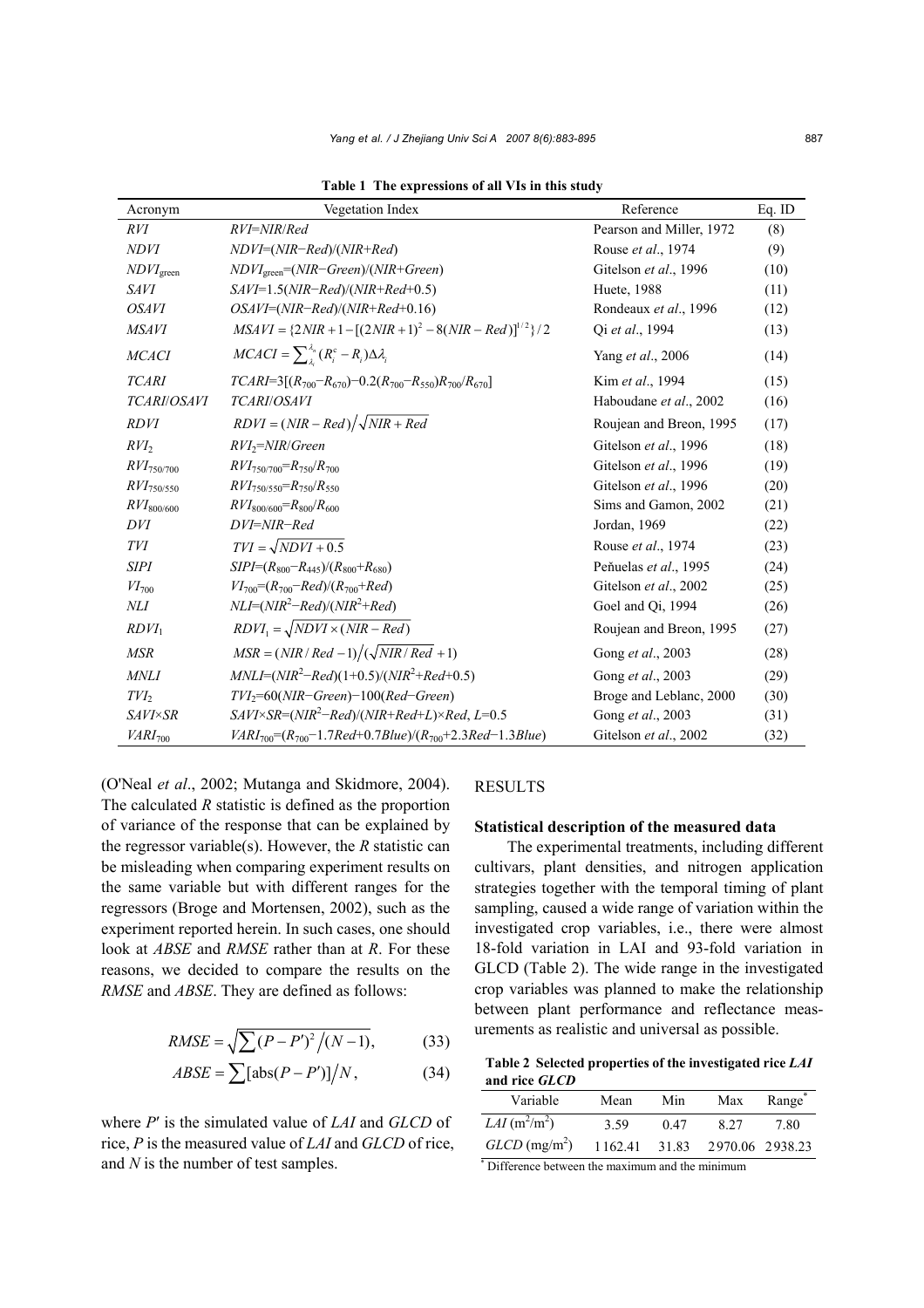#### **Selection of the best models**

The relationships between all VIs and agronomic parameters were studied using four traditional models. In this process, all samples (182) were used, all  $R^2$ have been calculated. The results are listed in Table 3.

The highlighted  $R^2$  values indicate the better relationships between VIs and agronomic parameters. The best model is selected based on  $R^2$  value for each VI excluding the VIs with all  $R^2$  values smaller than 0.6. The results are listed in Table 4. These models were used for further study.

#### **Results of the best traditional models**

There are totally 182 samples in the study. Samples of the two experiments were combined into one dataset, and then it was divided randomly into two sub-datasets. The first sub-dataset (100 samples) was used for building models, and the second sub-dataset (82 samples) for measuring the effectiveness of the models. Results of all the best models for all LAI and only three for GLCD (due to space limitation) are listed in Fig.1 and Fig.2 respectively, and their assessments including *R*, *ABSE* and *RMSE* are listed in Table 5.

|             | <b>Vegetation Index</b>  | Model    | $R^2$  |
|-------------|--------------------------|----------|--------|
|             | $RVI_2$                  | Power    | 0.6214 |
| LAI         | $NDVI$ <sub>green</sub>  | Exponent | 0.6219 |
|             | TCARI/OSAVI              | Power    | 0.6311 |
|             | RVI                      | Power    | 0.6419 |
|             | <b>NDVI</b>              | Exponent | 0.7206 |
|             | $NDVI$ green             | Exponent | 0.8085 |
|             | <b>SAVI</b>              | Exponent | 0.7206 |
|             | <i>OSAVI</i>             | Power    | 0.7253 |
|             | <b>MSAVI</b>             | Power    | 0.6940 |
|             | <b>MCACI</b>             | Power    | 0.6257 |
|             | <b>TCARI/OSAVI</b>       | Exponent | 0.7440 |
| <b>GLCD</b> | RDVI                     | Power    | 0.7112 |
|             | $RVI_2$                  | Power    | 0.7804 |
|             | $RVI_{750/700}$          | Power    | 0.6229 |
|             | $\mathit{RVI}_{800/600}$ | Power    | 0.6056 |
|             | DVI                      | Power    | 0.6594 |
|             | TVI                      | Power    | 0.7236 |
|             | NLI                      | Exponent | 0.7166 |
|             | $RDVI_1$                 | Power    | 0.7334 |
|             | MSR                      | Power    | 0.6773 |
|             | TVI <sub>2</sub>         | Power    | 0.6317 |

Table 4 The best model for each VI with  $R^2 > 0.6$ 

**Table 3 The** *R***<sup>2</sup> values of four traditional models between VIs and LAI, GLCD of rice** 

|                          |           |            |        |           | $R^2$     |             |        |           |
|--------------------------|-----------|------------|--------|-----------|-----------|-------------|--------|-----------|
| Vegetation Index         |           | <b>LAI</b> |        |           |           | <b>GLCD</b> |        |           |
|                          | Linearity | Exponent   | Power  | Logarithm | Linearity | Exponent    | Power  | Logarithm |
| RVI                      | 0.2772    | 0.3262     | 0.4542 | 0.3653    | 0.3494    | 0.4422      | 0.6419 | 0.4457    |
| <b>NDVI</b>              | 0.3809    | 0.4932     | 0.4749 | 0.3571    | 0.4503    | 0.7206      | 0.7161 | 0.4133    |
| $NDVI_{green}$           | 0.4867    | 0.6219     | 0.5739 | 0.4359    | 0.5225    | 0.8085      | 0.7851 | 0.4645    |
| <i>SAVI</i>              | 0.3809    | 0.4932     | 0.4749 | 0.3581    | 0.4503    | 0.7206      | 0.7161 | 0.4133    |
| <b>OSAVI</b>             | 0.3821    | 0.4819     | 0.4697 | 0.3632    | 0.4447    | 0.7060      | 0.7253 | 0.4160    |
| <b>MSAVI</b>             | 0.3410    | 0.4168     | 0.4477 | 0.3545    | 0.3936    | 0.5989      | 0.6940 | 0.4058    |
| <b>MCACI</b>             | 0.2813    | 0.3219     | 0.3735 | 0.3199    | 0.3352    | 0.4814      | 0.6257 | 0.3905    |
| <b>TCARI</b>             | 0.1782    | 0.1889     | 0.1621 | 0.1687    | 0.1452    | 0.0977      | 0.0807 | 0.1371    |
| <b>TCARI/OSAVI</b>       | 0.4807    | 0.6072     | 0.6311 | 0.5351    | 0.4936    | 0.7440      | 0.7423 | 0.5515    |
| RDVI                     | 0.3654    | 0.4562     | 0.4583 | 0.3575    | 0.4217    | 0.6674      | 0.7112 | 0.4081    |
| $RVI_2$                  | 0.4757    | 0.5382     | 0.6214 | 0.5078    | 0.5182    | 0.6396      | 0.7804 | 0.5497    |
| $RVI_{750/700}$          | 0.3041    | 0.3491     | 0.4326 | 0.3603    | 0.3767    | 0.4788      | 0.6229 | 0.4422    |
| $\mathit{RVI}_{750/550}$ | 0.4012    | 0.4601     | 0.1937 | 0.2545    | 0.4241    | 0.5427      | 0.3685 | 0.2013    |
| $\mathit{RVI}_{800/600}$ | 0.2426    | 0.2929     | 0.4171 | 0.3321    | 0.3210    | 0.4130      | 0.6056 | 0.4198    |
| DVI                      | 0.3111    | 0.3792     | 0.4172 | 0.3323    | 0.3523    | 0.5538      | 0.6594 | 0.3768    |
| TVI                      | 0.3772    | 0.4915     | 0.4878 | 0.3720    | 0.4431    | 0.7234      | 0.7236 | 0.4342    |
| <b>SIPI</b>              | 0.0868    | 0.1009     | 0.0986 | 0.0859    | 0.1604    | 0.2985      | 0.2949 | 0.1634    |
| $VI_{700}$               | 0.2140    | 0.3143     | 0.3398 | 0.2305    | 0.2915    | 0.4795      | 0.4990 | 0.2922    |
| NLI                      | 0.3886    | 0.4847     |        |           | 0.4633    | 0.7166      |        |           |
| $RDVI_1$                 | 0.3948    | 0.4928     | 0.4862 | 0.3786    | 0.4441    | 0.6959      | 0.7334 | 0.4231    |
| <b>MSR</b>               | 0.3221    | 0.3910     | 0.4705 | 0.3666    | 0.4071    | 0.5430      | 0.6773 | 0.4418    |
| <b>MNLI</b>              | 0.3292    | 0.4053     |        |           | 0.3775    | 0.5632      |        |           |
| $TVI_2$                  | 0.2809    | 0.3422     | 0.3868 | 0.3090    | 0.3274    | 0.5214      | 0.6317 | 0.3585    |
| SAVI×SR                  | 0.2612    | 0.3045     |        |           | 0.3213    | 0.4124      |        |           |
| VARI <sub>700</sub>      | 0.0888    | 0.1257     | 0.1553 | 0.1127    | 0.1724    | 0.2709      | 0.3327 | 0.1970    |

Note: the highlighted  $R<sup>2</sup>$  values indicate the better relationships between VIs and agronomic parameters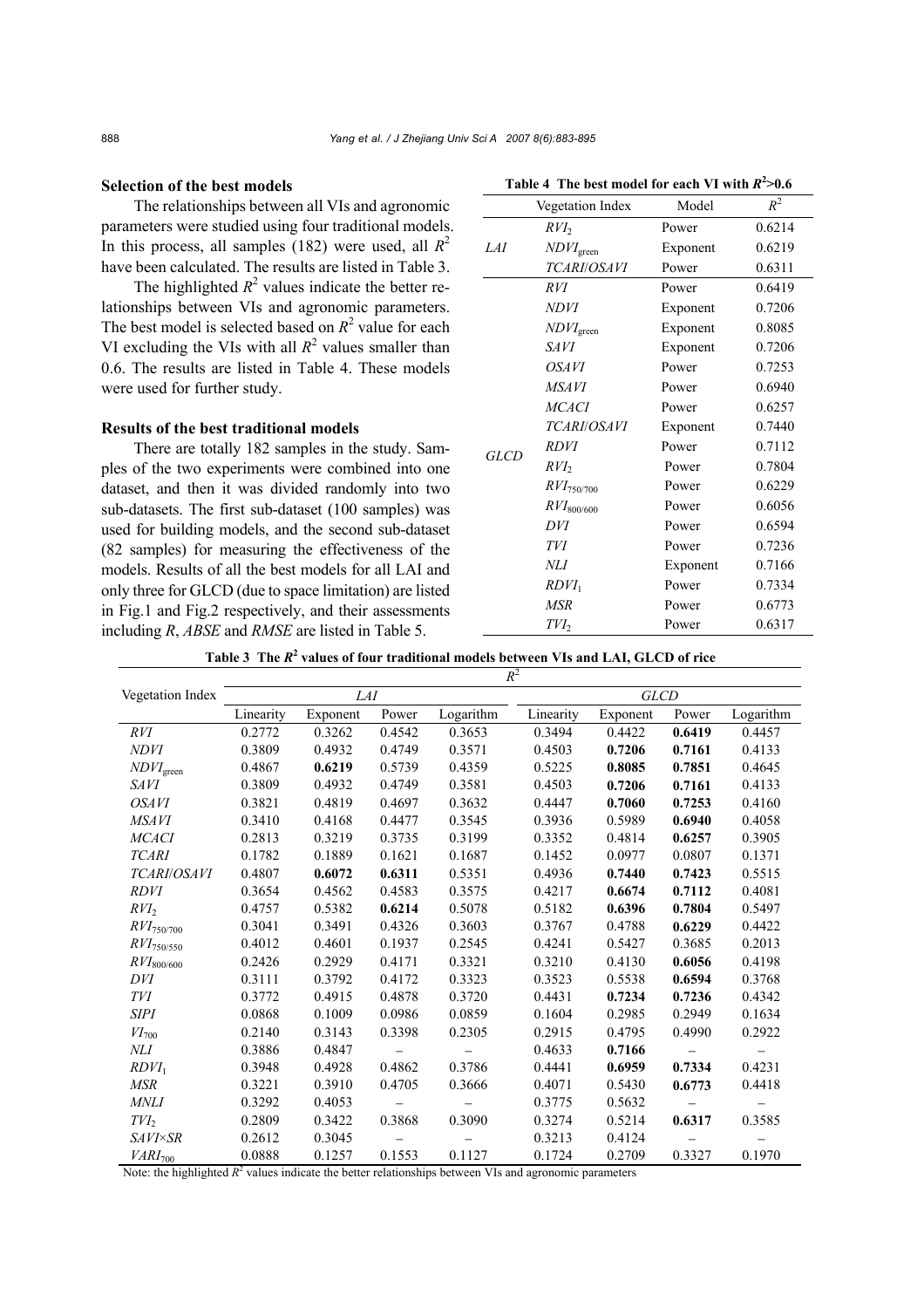

**Fig.1 Scatter plots of the prediction (***y* **axis) and the measured (***x* **axis)** *LAI* **using the testing data for three VIs.**  (a) NDVI<sub>green</sub> on exponent model; (b) TCARI/OSAVI on power model; (c) RVI<sub>2</sub> on power model. The line is  $y=x$ 



**Fig.2 Scatter plots of the prediction (***y* **axis) and the measured (***x* **axis)** *GLCD* **using the testing data only for**  three VIs. (a) NDVI<sub>green</sub> on exponent model; (b) TCARI/OSAVI on exponent model; (c) RVI<sub>2</sub> on power model. **The line is** *y***=***x*

| Table 5 The assessment results of traditional models for LAI and GLCD of rice |  |
|-------------------------------------------------------------------------------|--|
|-------------------------------------------------------------------------------|--|

|             | Vegetation Index      | Equation                                            | $R^2$  | <b>RMSE</b>     | $\boldsymbol{R}$ | <b>ABSE</b> | Eq. ID |
|-------------|-----------------------|-----------------------------------------------------|--------|-----------------|------------------|-------------|--------|
|             | $NDVI_{green}$        | LAI=0.2993 $exp(3.3724NDVIgreen)$                   | 0.6492 | 1.4003          | 0.6176           | 1.1567      | (35)   |
| <i>LAI</i>  | TCARI/OSAVI           | $LAI=0.2381 (TCARI/OSAVI)^{-1.4252}$                | 0.6509 | 1.4334          | 0.6395           | 1.1905      | (36)   |
|             | $RVI_2$               | $LAI = 0.4543 (RVI2)$ <sup>1.0749</sup>             | 0.6639 | 1.4843          | 0.5844           | 1.1773      | (37)   |
|             | RVI                   | $GLCD$ =49.661RVI <sup>1.2657</sup>                 | 0.6632 | 754.9633        | 0.5088           | 564.7806    | (38)   |
|             | <b>NDVI</b>           | GLCD=12.969exp(5.4209NDVI)                          | 0.7361 | 638.8190        | 0.5952           | 511.7610    | (39)   |
|             | $NDVI_\mathrm{green}$ | $GLCD=16.065exp(5.7666NDVIgreen)$                   | 0.8237 | 566.5862        | 0.6843           | 439.2791    | (40)   |
|             | <i>SAVI</i>           | GLCD=12.692exp(3.6139SAVI)                          | 0.7361 | 638.9193        | 0.5952           | 511.7878    | (41)   |
|             | <i>OSAVI</i>          | $GLCD=3317.1OSAVI2.538$                             | 0.7479 | 679.6662        | 0.5608           | 527.5220    | (42)   |
|             | <b>MSAVI</b>          | $GLCD = 3815.8MSAVI^{1.814}$                        | 0.7284 | 730.3528        | 0.4701           | 564.9251    | (43)   |
|             | <b>MCACI</b>          | $GLCD = 85.351 MCACI^{1.0785}$                      | 0.6289 | 723.6685        | 0.4658           | 569.2385    | (44)   |
|             | TCARI/OSAVI           | GLCD=4943.4exp(-9.8749TCARI/OSAVI)                  | 0.7406 | 554.2854        | 0.7209           | 427.8513    | (45)   |
|             | <b>RDVI</b>           | $GLCD = 6218.7 RDV1^{2.5689}$                       | 0.7417 | 774.0064        | 0.4923           | 594.8275    | (46)   |
| <b>GLCD</b> | $RVI_2$               | $GLCD=35.668(RVI2)1.7868$                           | 0.7955 | 660.4365        | 0.6207           | 487.5695    | (47)   |
|             | $RVI_{750/700}$       | $GLCD$ =74.588 $(RVI_{750/700})^{1.7648}$           | 0.6328 | 768.3431        | 0.5215           | 573.7459    | (48)   |
|             | $RVI_{800/600}$       | $GLCD$ =48.467 $(RVI_{800/600})$ <sup>1.1957</sup>  | 0.6289 | 758.0084        | 0.4878           | 577.4194    | (49)   |
|             | DVI                   | $GLCD=10518DYI^{1.7072}$                            | 0.7379 | 744.1310        | 0.4471           | 573.0563    | (50)   |
|             | <b>TVI</b>            | GLCD=207.25TVI <sup>11.945</sup>                    | 0.7378 | 640.9299        | 0.6091           | 511.8146    | (51)   |
|             | NLI                   | GLCD=337.04exp(2.2699NLI)                           | 0.7359 | 671.3678        | 0.5519           | 523.6184    | (52)   |
|             | $RDVI_1$              | $GLCD$ =6357.4(RDVI <sub>1</sub> ) <sup>2.289</sup> | 0.7369 | 692.0701        | 0.5297           | 535.1365    | (53)   |
|             | <b>MSR</b>            | $GLCD=171.16MSR^{1.4648}$                           | 0.6933 | 837.8554        | 0.5768           | 620.4622    | (54)   |
|             | $TVI_2$               | $GLCD = 5.4757(TVI_2)^{1.8363}$                     | 0.6769 | 792.3538 0.3761 |                  | 614.7573    | (55)   |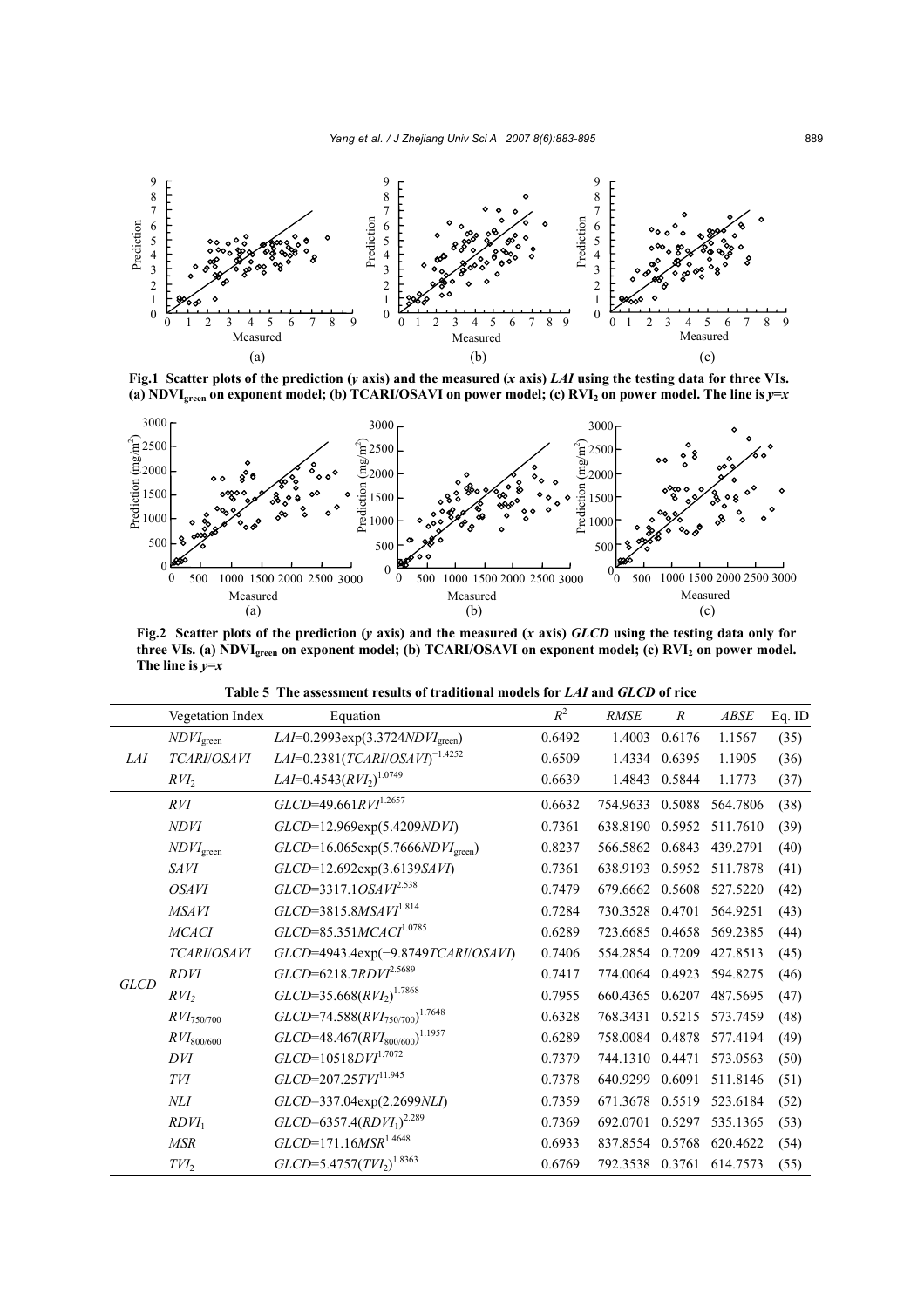The high *R* values of regression models indicate the good relationships between VIs and rice agronomic parameters. For LAI (Table 5), the *R* value is from 0.5844 to 0.6395. Fig.1a shows that there is a tendency for the predictive *LAI* to reach a plateau (around 4.5) after the measured *LAI* greater than 4.5; this tendency indicates that *LAI* would be underestimated at *LAI* greater than 4.5. From Fig.1b, the predictive *LAI* is increased with the increase of the measured *LAI*, the data points are centralized along the line  $y=x$ ; this indicates that the VI of TCARI/ OSAVI is a good index for predicting *LAI*. A similar trend exists for  $RVI_2$  (Fig.1c) with TCARI/OSAVI.

For *GLCD* (Table 5), the *R* value is from 0.3761 to 0.7209. From Fig.2a, when the measured *GLCD* is greater than  $1600 \text{ mg/m}^2$ , the predictive *GLCD* also reachs a plateau (around  $1500 \text{ mg/m}^2$ ), this tendency indicates that *GLCD* would be underestimated at GLCD greater than 1600 mg/m<sup>2</sup>. From Fig.2b, TCARI/OSAVI has a similar trend with NDVI<sub>green</sub> for  $GLCD$ .  $RVI_2$  (Fig.2c) shows that it is also a good index for predicting *GLCD* in that their data points are centralized along *y*=*x*.

A summary of *ABSE* and *RMSE* for all traditional models is given in Table 5. The lowest *ABSE* and *RMSE* for *LAI* are 1.4003 and 1.1567 on NDVI<sub>green</sub>. The lowest *ABSE* and *RMSE* for *GLCD* are 554.2854 and 427.8513 on TCARI/OSAVI. These results prove that exponent model using NDVI<sub>green</sub> and exponent model using TCARI/OSAVI are the best models for *LAI* prediction and *GLCD* prediction respectively.

### **RBF results**

RBF with three different algorithms have been applied to evaluate *LAI* and *GLCD* for rice. The best parameters of RBF can be obtained by trial and error. The first sub-dataset (100 samples) are used for building models, and the second sub-dataset (82 samples) for measuring the effectiveness of the models. All calculated results of RBFs are listed in Fig.3, Fig.4 and Table 6. Three different RBFs give three different results for *LAI* and *GLCD*. This phenomenon proves the strong curve fitting ability of RBF, and the predictive results of RBFs should be closer to actual and more accurate.

Fig.3 shows the relationships between predictive *LAI* for the *y* axis and measured *LAI* for the *x* axis by three different RBFs. The results are satisfactory (see Table 6). For three different RBFs using NDVI<sub>green</sub> (Figs.3a, 3d and 3g), there is a tendency for the predicted *LAI* to be observed reaching a plateau (around 5) after the measured value of *LAI* is greater than 5.5 for ORBF and GDRBF. This tendency indicates that *LAI* would be underestimated when it is greater than 5.5 of GRNN. For different RBFs using TCARI/ OSAVI (Figs.3b, 3e and 3h), there is also a tendency for the predicted *LAI* to be underestimated when it is greater than 5.5 for GDRBF and GRNN, but in GRNN the phenomenon underestimating predicted *LAI* does not appear. For different RBFs using RVI<sub>2</sub>, their data points are centralized along *y*=*x*.

Fig.4 shows the relationships between predicted *GLCD* for the *y* axis and measured *GLCD* for the *x* axis by three different RBFs. For three different RBFs using NDVI<sub>green</sub> (Figs.4a, 4d and 4g), it can be seen that the predicted *GLCD* reachs a plateau (around 1600) after the measured value of *LAI* reaches greater than 1800 for all RBFs. This trend indicates that *GLCD* would be underestimated at *GLCD* greater than 1800. For three RBFs using TCARI/OSAVI (Figs.4b, 4e and 4h), there is also a trend for the predicted *GLCD* to be underestimated at *GLCD* greater than 1800 for GDRBF and GRNN, but in GRNN the phenomenon of predicted *LAI* to be underestimated does not appear. For different RBFs using  $RVI<sub>2</sub>$ , their data points are centralized along *y*=*x*.

The assessment results by *ABSE* and *RMSE* for three different RBFs are given in Table 6. The lowest *ABSE* and *RMSE* for *LAI* are 1.3215 and 1.0728 on ORBF using TCARI/OSAVI. The lowest *ABSE* and *RMSE* for *GLCD* are 527.5001 and 426.5357 on GDRBF using TCARI/OSAVI. These results prove that TCARI/OSAVI is the best index for *LAI* prediction and *GLCD* prediction in RBF.

#### **Comparison of traditional models and RBF**

The two different methods including traditional models and RBF gave different *RMSE* and *ABSE* in the same circumstances (Table 7). For traditional models, the exponent model using NDVI<sub>green</sub> provided the best result for *LAI* prediction, and the exponent model using TCARI/OSAVI provided the best result for *GLCD* prediction. But for different RBFs, the GDRBF using NDVIgreen provided higher *RMSE* (1.3708) and *ABSE*  $(1.1344)$  than the other two RBFs using NDVI<sub>green</sub> for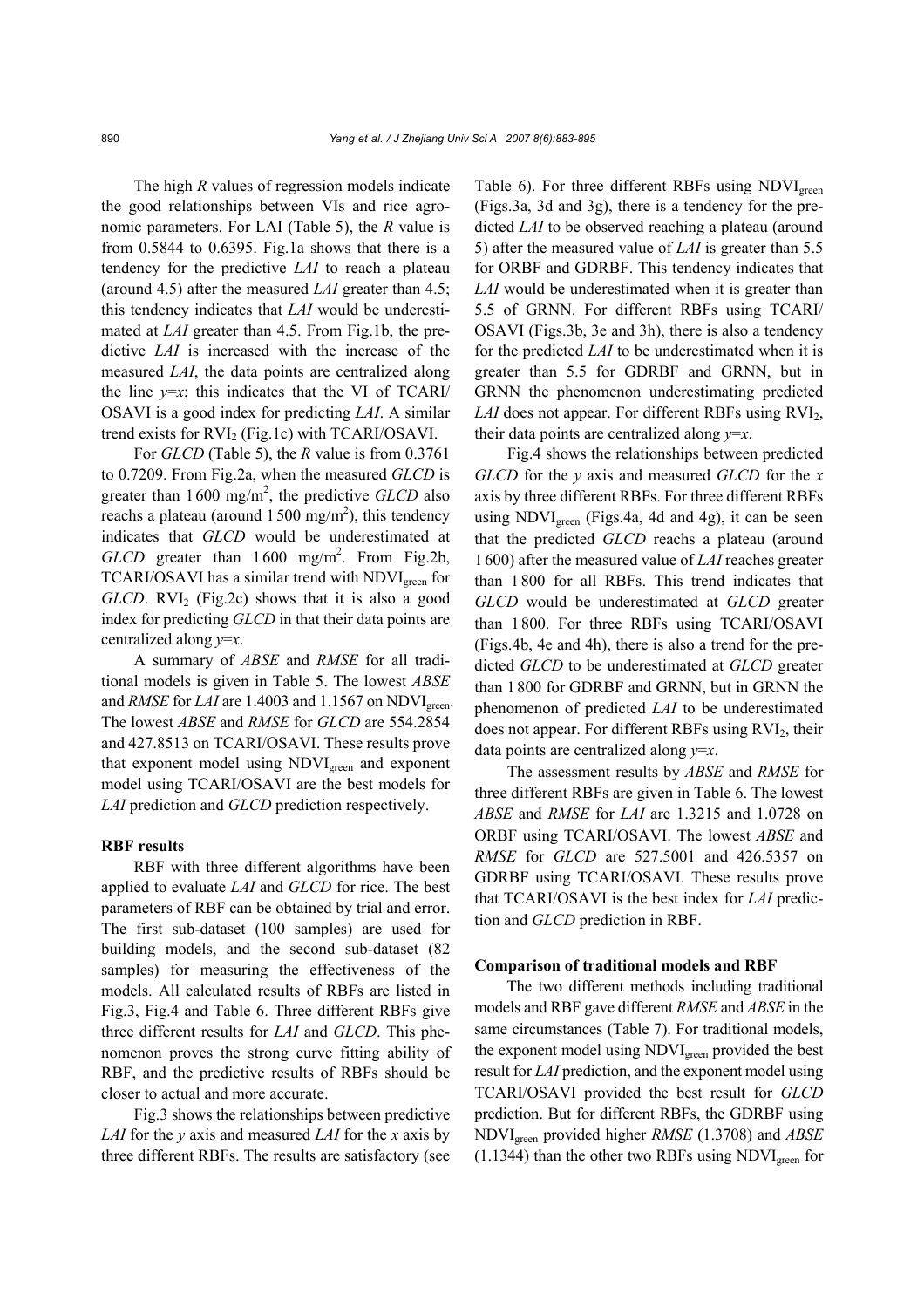

**Fig.3 Scatter plots of the prediction (***y* **axis) and the measured (***x* **axis)** *LAI* **using the testing data on three different RBFs. From left to right, the columns are NDVIgreen, TCARI/OSAVI and RVI2. The top row is for ORBF,**  the middle row for GDRBF and the bottom row for GRNN. The line is  $y=x$ 

|             | Vegetation Index-        |             | <b>ORBF</b>      |          |             | <b>GDRBF</b> |          |             | <b>GRNN</b> |             |
|-------------|--------------------------|-------------|------------------|----------|-------------|--------------|----------|-------------|-------------|-------------|
|             |                          | <b>RMSE</b> | $\boldsymbol{R}$ | ABSE     | <b>RMSE</b> | $\cal R$     | ABSE     | <b>RMSE</b> | $\cal R$    | <b>ABSE</b> |
|             | $NDVI$ <sub>green</sub>  | 1.3805      | 0.6188           | 1.1236   | 1.3708      | 0.6169       | 1.1344   | 1.3785      | 0.6149      | 1.1317      |
| LAI         | <b>TCARI/OSAVI</b>       | 1.3215      | 0.6648           | 1.0728   | 1.3311      | 0.6550       | 1.0703   | 1.3386      | 0.6360      | 1.1074      |
|             | $RVI_2$                  | 1.3722      | 0.6199           | 1.1303   | 1.3909      | 0.6147       | 1.1436   | 1.4249      | 0.6106      | 1.1518      |
|             | RVI                      | 609.0749    | 0.6079           | 507.7887 | 638.1222    | 0.5546       | 516.9093 | 624.4176    | 0.5905      | 514.8191    |
|             | <i>NDVI</i>              | 602.2513    | 0.6228           | 500.6547 | 602.2531    | 0.6263       | 493.6171 | 609.3889    | 0.6169      | 499.4114    |
|             | NDVI <sub>green</sub>    | 542.3022    | 0.7041           | 437.7037 | 544.7337    | 0.7032       | 436.4759 | 532.1145    | 0.7192      | 427.7069    |
|             | <i>SAVI</i>              | 602.2768    | 0.6228           | 500.6666 | 632.3894    | 0.5627       | 500.3948 | 609.4043    | 0.6170      | 499.3955    |
|             | <b>OSAVI</b>             | 624.6131    | 0.5892           | 517.1805 | 592.7082    | 0.6377       | 474.9739 | 591.6998    | 0.6440      | 475.9692    |
|             | <b>MSAVI</b>             | 611.4533    | 0.6047           | 484.4775 | 604.0929    | 0.6157       | 468.2026 | 611.1092    | 0.6073      | 480.1518    |
|             | <b>MCACI</b>             | 625.7129    | 0.6002           | 509.7786 | 664.3278    | 0.5079       | 537.8178 | 637.6536    | 0.5636      | 507.6971    |
|             | TCARI/OSAVI              | 528.6849    | 0.7211           | 424.6719 | 527.5001    | 0.7244       | 426.5357 | 556.4677    | 0.6814      | 433.3864    |
|             | <i>RDVI</i>              | 595.2044    | 0.6368           | 474.8368 | 595.1046    | 0.6369       | 474.7572 | 603.6108    | 0.6236      | 484.9673    |
| <b>GLCD</b> | $RVI_2$                  | 552.0848    | 0.6967           | 462.0266 | 559.2210    | 0.6798       | 442.2226 | 532.2058    | 0.7203      | 422.4157    |
|             | $RVI_{750/700}$          | 605.9865    | 0.6236           | 491.8612 | 640.5341    | 0.5620       | 498.7388 | 614.2547    | 0.5981      | 483.3580    |
|             | $\mathit{RVI}_{800/600}$ | 624.4980    | 0.5900           | 515.6861 | 666.9507    | 0.5192       | 523.5025 | 636.3517    | 0.5617      | 512.3777    |
|             | DVI                      | 615.2747    | 0.5997           | 482.6309 | 613.1627    | 0.6040       | 480.3562 | 630.2224    | 0.5758      | 503.3632    |
|             | TVI                      | 601.6319    | 0.6235           | 499.8519 | 626.8007    | 0.5674       | 504.7917 | 619.1016    | 0.5897      | 507.9827    |
|             | NLI                      | 606.2859    | 0.6179           | 499.4349 | 617.4466    | 0.5954       | 485.2148 | 601.7019    | 0.6231      | 484.1142    |
|             | $RDVI_1$                 | 586.3177    | 0.6455           | 466.5682 | 600.6685    | 0.6171       | 464.7354 | 595.1132    | 0.6334      | 475.4493    |
|             | <b>MSR</b>               | 608.7430    | 0.6187           | 503.2635 | 733.4580    | 0.4506       | 564.8670 | 642.6542    | 0.5533      | 519.6060    |
|             | $TVI_2$                  | 660.2811    | 0.5336           | 538.7333 | 659.5891    | 0.5141       | 519.9785 | 632.8077    | 0.5722      | 504.4340    |

**Table 6 The assessment results of three different RBFs for** *LAI* **and** *GLCD* **of rice** 

Note: the highlighted data denote the best result among the three different RBFs using the same VI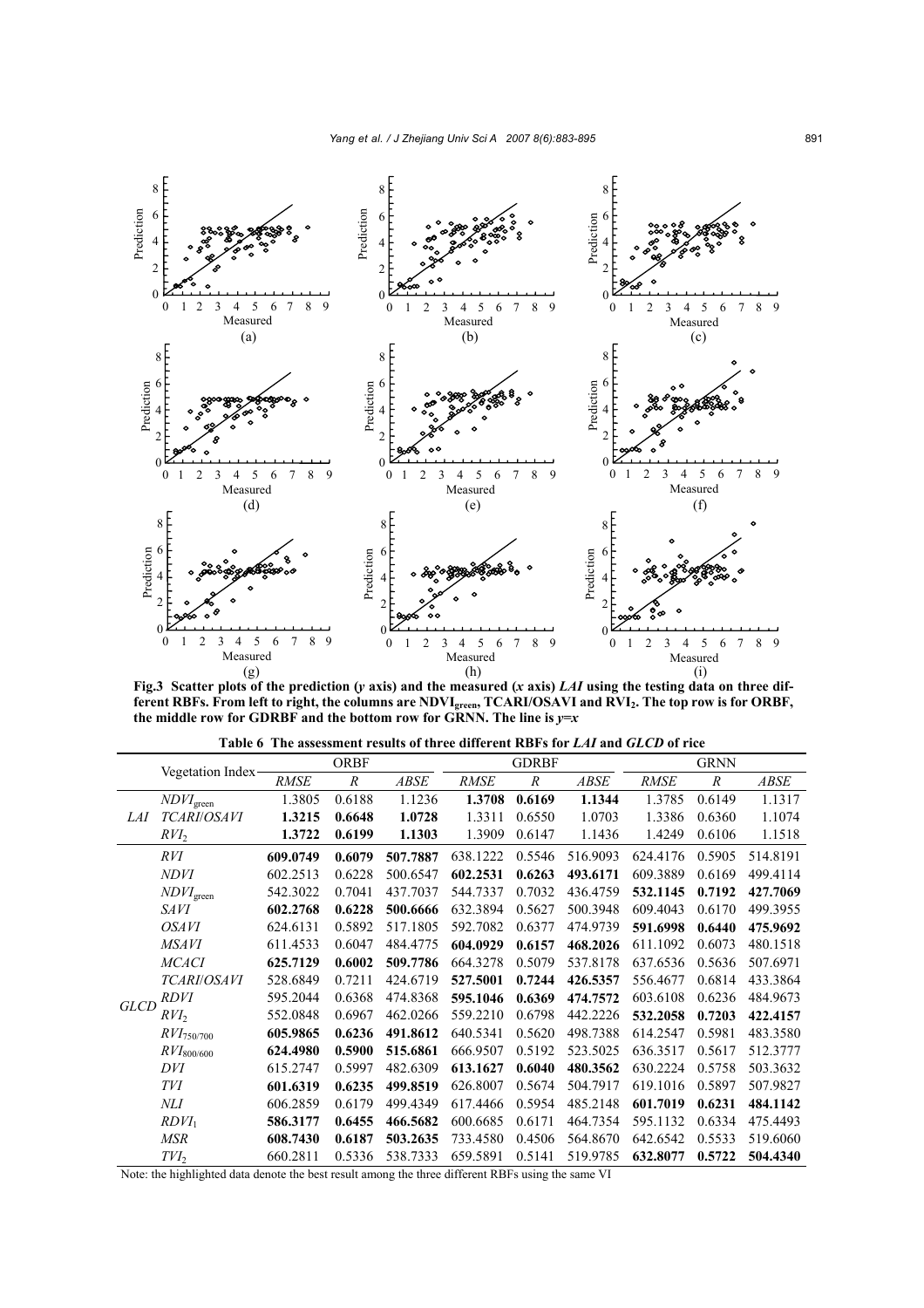

**Fig.4** Scatter plots of the prediction (*y* axis) and the measured (*x* axis)  $GLCD$  using the testing data on three **different RBFs only for three VIs. From left to right, the columns are NDVIgreen, TCARI/OSAVI and RVI2. The** top row is for ORBF, the middle row for GDRBF and the bottom row for GRNN. The line is  $y=x$ 

*LAI*, the ORBF using TCARI/OSAVI provided the lowest *RMSE* (1.3215) and the lowest *ABSE* (1.0728) for *LAI* than the other two RBFs, and the GDRBF using TCARI/OSAVI provided the lowest *RMSE* (527.5001) and the lowest *ABSE* (426.5357) for *GLCD* prediction than the others.

The performances of the best RBF were compared with the results obtained in the best traditional models. Significant improvement was observed for *LAI* where *RMSE* and *ABSE* decreased from 1.4003 and 1.1567 in traditional models to 1.3708 and 1.1344 in GDRBF using NDVIgreen respectively, and *RMSE* and *ABSE* decreased from 1.4334 and 1.1905 in traditional models to 1.3215 and 1.0728 in ORBF using TCARI/OSAVI respectively. Especially, the most significant improvement was also observed for *GLCD* where *RMSE* and *ABSE* decreased from 554.2854 and 427.8513 in traditional models to 528.6849 and 424.6719 in ORBF using TCARI/OSAVI, *RMSE* and

*ABSE* decreased from 554.2854 and 427.8513 in traditional models to 527.5001 and 426.5357 in GDRBF using TCARI/OSAVI. Compared with the values of *RMSE* and *ABSE* of all models using different VIs, all RBFs can further improve the relationships between all VIs and agronomic parameters excluding the GRNN using TCARI/OSAVI. Therefore, the relationships between VIs and agronomic parameters have been improved by RBF methods.

## DISCUSSION AND CONCLUSION

In the present work, 25 different VIs were used to compare prediction power to rice *LAI* and rice *GLCD* (Table 2). The NDVI<sub>green</sub> and TCARI/OSAVI are the best indices to estimate the rice *LAI* by exponent model and ORBF respectively. The TCARI/ OSAVI is the best index to estimate the rice *GLCD* by exponent model and RBF.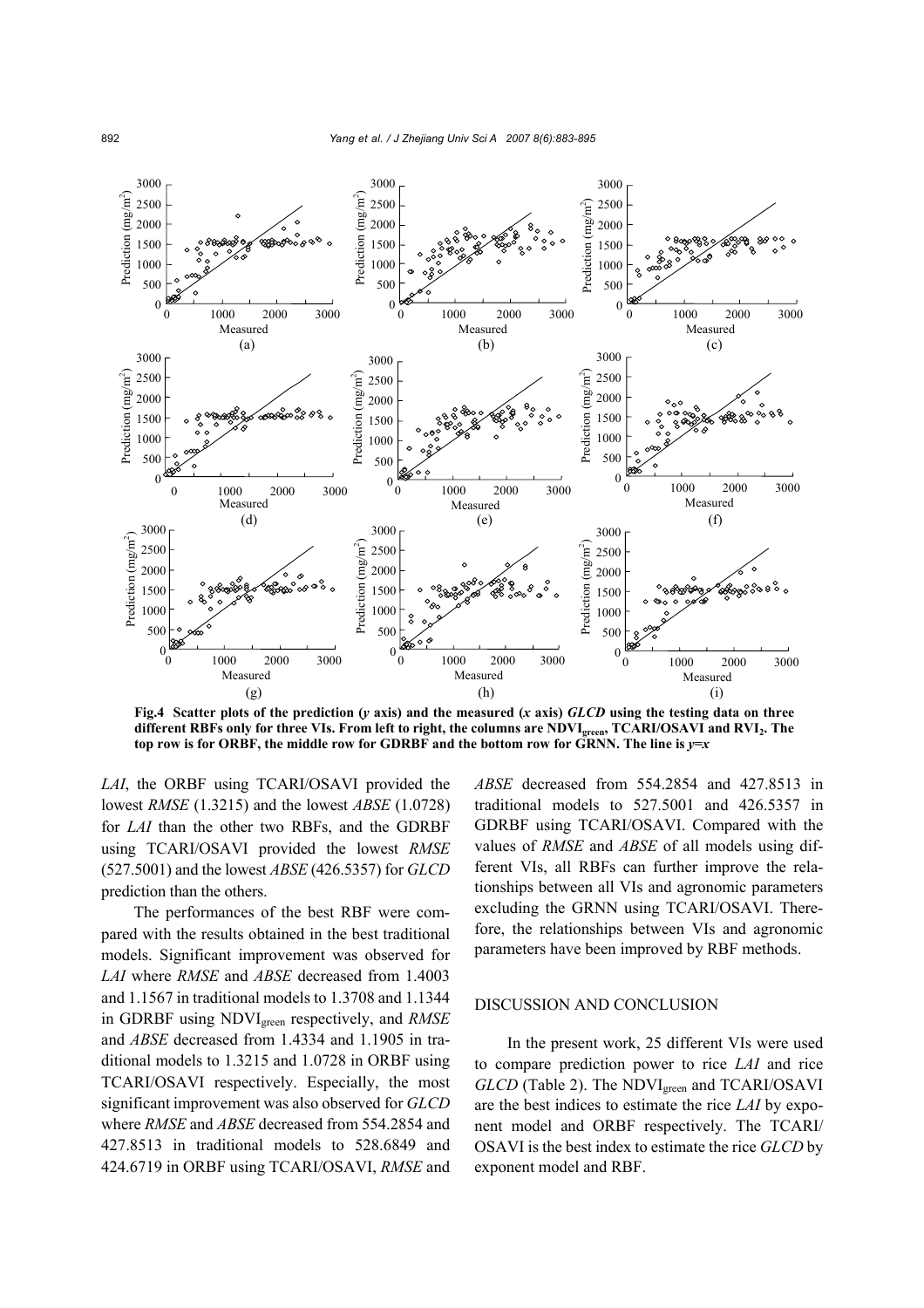|             |                              | <b>ORBF</b>  |                  | <b>GDRBF</b>     |                  | <b>GRNN</b>      |               |  |
|-------------|------------------------------|--------------|------------------|------------------|------------------|------------------|---------------|--|
|             | Vegetation Index             | <b>ARMSE</b> | $\triangle ABSE$ | $\triangle RMSE$ | $\triangle ABSE$ | $\triangle RMSE$ | $\Delta ABSE$ |  |
|             | $NDVI_\mathrm{green}$        | 0.0198       | 0.0331           | 0.0295           | 0.0223           | 0.0218           | 0.025         |  |
| <i>LAI</i>  | TCARI/OSAVI                  | 0.1119       | 0.1177           | 0.1023           | 0.1202           | 0.0948           | 0.0831        |  |
|             | $RVI_2$                      | 0.1121       | 0.0470           | 0.0934           | 0.0337           | 0.0594           | 0.0255        |  |
|             | RVI                          | 145.8884     | 56.9919          | 116.8411         | 47.8713          | 130.5457         | 49.9615       |  |
|             | <b>NDVI</b>                  | 36.5677      | 11.1063          | 36.5659          | 18.1439          | 29.4301          | 12.3496       |  |
|             | $\textit{NDVI}_\text{green}$ | 24.2840      | 1.5754           | 21.8525          | 2.8032           | 34.4717          | 11.5722       |  |
|             | SAVI                         | 36.6425      | 11.1212          | 6.5299           | 11.3930          | 29.5150          | 12.3923       |  |
|             | <i><b>OSAVI</b></i>          | 55.0531      | 10.3415          | 86.9580          | 52.5481          | 87.9664          | 51.5528       |  |
|             | <b>MSAVI</b>                 | 118.8995     | 80.4476          | 126.2599         | 96.7225          | 119.2436         | 84.7733       |  |
|             | <b>MCACI</b>                 | 97.9556      | 59.4599          | 59.3407          | 31.4207          | 86.0149          | 61.5414       |  |
|             | TCARI/OSAVI                  | 25.6005      | 3.1794           | 26.7853          | 1.3156           | $-2.1823$        | $-5.5351$     |  |
|             | <b>RDVI</b>                  | 178.8020     | 119.9907         | 178.9018         | 120.0703         | 170.3956         | 109.8602      |  |
| <b>GLCD</b> | $RVI_2$                      | 108.3517     | 25.5429          | 101.2155         | 45.3469          | 128.2307         | 65.1538       |  |
|             | $RVI_{750/700}$              | 162.3566     | 81.8847          | 127.8090         | 75.0071          | 154.0884         | 90.3879       |  |
|             | $RVI_{800/600}$              | 133.5104     | 61.7333          | 91.0577          | 53.9169          | 121.6567         | 65.0417       |  |
|             | DVI                          | 128.8563     | 90.4254          | 130.9683         | 92.7001          | 113.9086         | 69.6931       |  |
|             | <b>TVI</b>                   | 39.2980      | 11.9627          | 14.1292          | 7.0229           | 21.8283          | 3.8319        |  |
|             | NLI                          | 65.0819      | 24.1835          | 53.9212          | 38.4036          | 69.6659          | 39.5042       |  |
|             | $RDVI_1$                     | 105.7524     | 68.5683          | 91.4016          | 70.4011          | 96.9569          | 59.6872       |  |
|             | <b>MSR</b>                   | 229.1124     | 117.1987         | 104.3974         | 55.5952          | 195.2012         | 100.8562      |  |
|             | $TVI_2$                      | 132.0727     | 76.0240          | 132.7647         | 94.7788          | 159.5461         | 110.3233      |  |

**Table 7 The increase in traditional models over three RBFs on** *RMSE* **and** *ABSE*

Note: ∆ denotes the increase in traditional models over three different RBFs on *RMSE* and *ABSE*

RBF, from now on, has only been used in a few domains within remote sensing in agriculture. The present work represents an initial step in evaluating RBF compared to traditional models.

RBF performs better (the ORBF using TCARI/ OSAVI improve 0.1119 and 0.1177 for *LAI* by *RMSE* and *ABSE* respectively, the GDRBF using TCARI/ OSAVI improve 26.7853 and 1.3156 for *GLCD* by *RMSE* and *ABSE* respectively) compared with the traditional regression based on the best VIs in this study showing that RBF is indeed a potentially useful method. It is very critical to select the correct RBF algorithm in order to avoid 'over-fitting'. Three different algorithms were selected for *LAI* and *GLCD*. These two variables, at the same time, were those in which the highest improvement was observed. Consequently, RBF provides a useful explorative tool for improvement of the relationships between VIs and crop variables. Much work still remains to be done to scale these greenness estimation relationships among various canopies, so larger scale remote sensing may be put into application.

#### ACKNOWLEDGEMENT

We gratefully acknowledge the data providers including Qiuxiang Yi, Yuan Wang, Fuming Wang of the Institute of Agricultural Remote Sensing & Information Application, Huajiachi Campus, Zhejiang University, Hangzhou, China.

#### **References**

- Ahlrichs, J.S., Bauer, M.E., 1983. Relation of agronomic and multispectral reflectance characteristics of spring wheat canopies. *Agronomy Journal*, **75**:987-993.
- Aparicio, N., Villegas, D., Casadesus, J., Araus, J.L., Royo, C., 2000. Spectral vegetation indices as non-destructive tools for determining durum wheat yield. *Agronomy Journal*, **92**:83-91.
- Asseng, S., Keulen, H., Stol, W., 2000. Performance and application of the APSIMN wheat model in the Netherlands. *European Journal of Agronomy*, **12**:37-54. [doi:10. 1016/S1161-0301(99)00044-1]
- Best, R.G., Harlan, J.C., 1985. Spectral estimation of green leaf area index of oats. *Remote Sensing of Environment*, **17**:27-36. [doi:10.1016/0034-4257(85)90110-5]
- Boegh, E., Soegaard, H., Broge, N., Hasager, C.B., Jensen, N.O., Schelde, K., Thomsen, A., 2002. Airborne multis-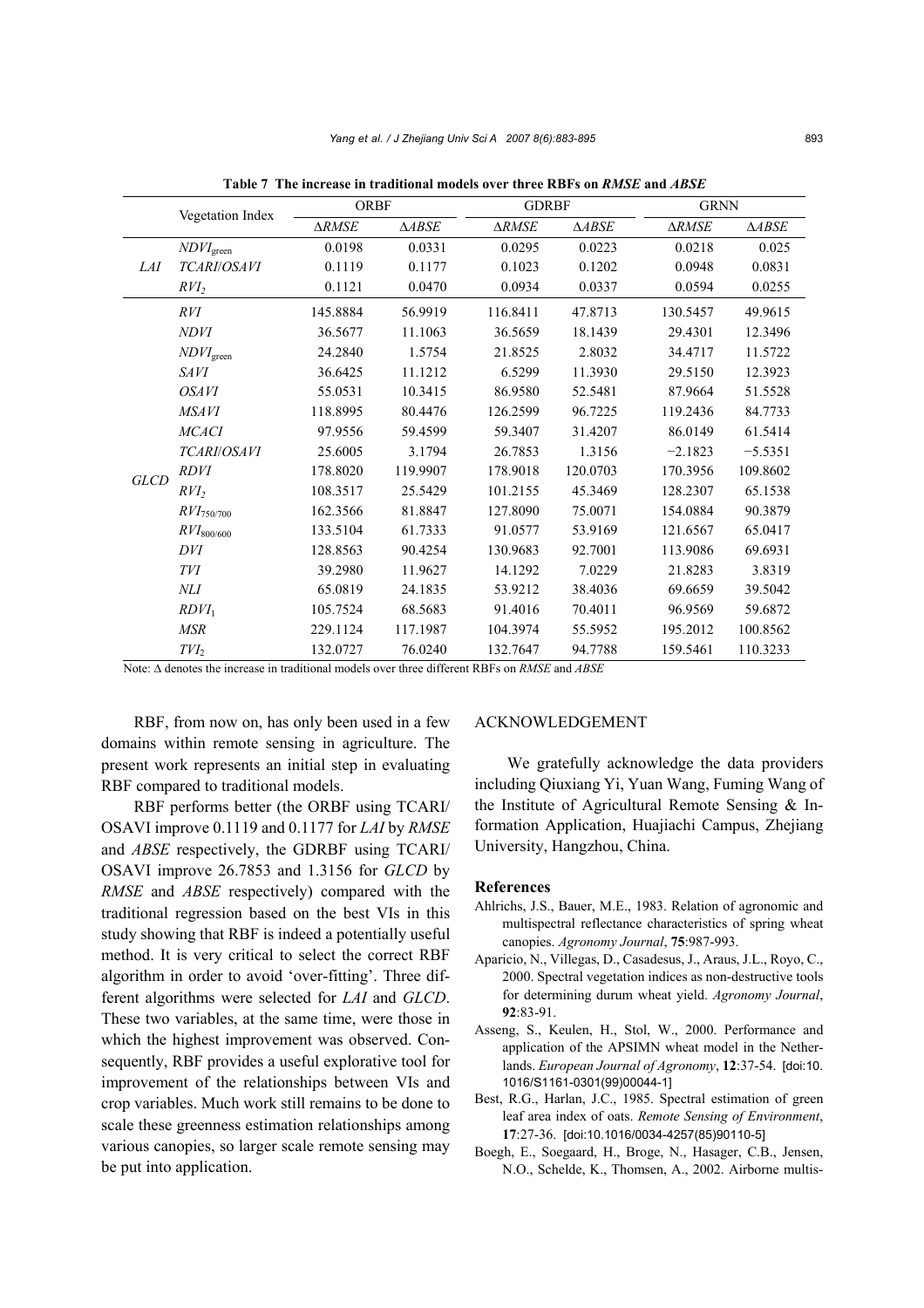pectral data for quantifying leaf area index, nitrogen concentration, and photosynthetic efficiency in agriculture. *Remote Sensing of Environment*, **81**:179-193. [doi:10.1016/S0034-4257(01)00342-X]

- Bors, A.G., Gabbouj, G., 1994. Minimal topology for a radial basis function neural network for pattern classification. *Digital Signal Processing*, **4**(3):173-188. [doi:10.1006/ dspr.1994.1016]
- Bors, A.G., Pitas, I., 1996. Median radial basis functions neural network. *IEEE Trans. on Neural Networks*, **7**(6): 1351-1364. [doi:10.1109/72.548164]
- Bors, A.G., Pitas, I., 1998. Optical flow estimation and moving object segmentation based on median radial basis function network. *IEEE Trans. on Image Processing*, **7**(5): 693-702. [doi:10.1109/83.668026]
- Bors, A.G., Pitas, I., 1999. Object classification in 3-D images using alpha-trimmed mean radial basis function network. *IEEE Trans. on Image Processing*, **8**(12):1744-1756. [doi:10.1109/83.806620]
- Broge, N.H., Leblanc, E., 2001. Comparing prediction power and stability of broadband and hyperspectral vegetation indices for estimation of green leaf area index and canopy chlorophyll density. *Remote Sensing of Environment*, **76**:156-172. [doi:10.1016/S0034-4257(00)00197-8]
- Broge, N.H., Mortensen, J.V., 2002. Deriving green crop area index and canopy chlorophyll density of winter wheat from spectral reflectance data. *Remote Sensing of Environment*, **81**:45-57. [doi:10.1016/S0034-4257(01)00332-7]
- Broomhead, D.S., Lowe, D., 1988. Multivariable functional interpolation and adaptive networks. *Complex Systems*, **2**:321-355.
- Casdagli, M., 1989. Nonlinear prediction of chaotic time series. *Phys. D*, **35**:335-356. [doi:10.1016/0167-2789(89)90074-2]
- Cha, I., Kassam, S.A., 1996. RBFN restoration of nonlinearly degraded images. *IEEE Trans. on Image Processing*, **5**(6): 964-975. [doi:10.1109/83.503912]
- Chatzis, V., Bors, A.G., Pitas, I., 1999. Multimodal decision-level fusion for person authentification. *IEEE Trans. on Systems, Man, and Cybernetics, Part A: Systems and Humans*, **29**(6):674-680. [doi:10.1109/3468.798073]
- Chen, S., Cowan, C.F.N., Grant, P.M., 1991. Orthogonal least squares learning algorithm for radial basis function networks. *IEEE Trans. on Neural Networks*, **2**(2):302-309. [doi:10.1109/72.80341]
- Cheng, Q., Huang, J., Wang, X., Wang, R., 2003. In situ hyperspectral data analysis for pigment content estimation of rice leaves. *J. Zhejiang Univ. Sci.*, **4**(6):727-733.
- Cheng, Q., 2006. Multisensor comparisons for validation of MODIS vegetation indices. *Pedosphere*, **16**(3):362-370. [doi:10.1016/S1002-0160(06)60064-7]
- Christensen, S., Goudriaan, J., 1993. Deriving light interception and biomass from spectral reflectance ratio. *Remote Sensing of Environment*, **43**:87-95. [doi:10.1016/0034- 4257(93)90066-7]
- Curran, P.J., Dungan, J.L., Peterson, D.L., 2001. Estimating the foliar biochemical concentration of leaves with reflectance spectrometry-testing the Kolaly and Clark

methodologies. *Remote Sensing of Environment*, **76**:349- 359. [doi:10.1016/S0034-4257(01)00182-1]

- Daughtry, C.S.T., Walthall, C.L., Kim, M.S., Brown de Colstoun, E., McMurtrey III, J.E., 2000. Estimating corn leaf chlorophyll concentration from leaf and canopy reflectance. *Remote Sensing of Environment*, **74**:229-239. [doi:10.1016/S0034-4257(00)00113-9]
- Gitelson, A.A., Kaufman, Y.J., Merzlyak, M.N., 1996. Use of a green channel in remote sensing of global vegetation from EOS-MODIS. *Remote Sensing of Environment*, **58**:289-298. [doi:10.1016/S0034-4257(96)00072-7]
- Gitelson, A.A., Kaufman, Y.J., Stark, R., Rundquist, D., 2002. Novel algorithm for remote estimation of vegetation fraction. *Remote Sensing of Environment*, **80**:76-87. [doi:10.1016/S0034-4257(01)00289-9]
- Goel, N.S., Qi, W., 1994. Influences of canopy architecture on relationships between various vegetation indices and LAI and FPAR: a computer simulastion. *Remote Sensing of Environment*, **10**:309-347.
- Gong, P., Pu, R., Binging, G.S., Larrieu, M.R., 2003. Estimation of forest leaf area index using vegetation indices derived from hyperion hyperspectral data. *IEEE Trans. on Geoscience and Remote Sensing*, **41**(6):1355-1362. [doi:10.1109/TGRS.2003.812910]
- Haboudane, D., Miller, J.R., Tremblay, N., Zarco-Tejada, P.J., Dextraze, L., 2002. Integrated narrow-band vegetation indices for prediction of crop chlorophyll content for application to precision agriculture. *Remote Sensing of Environment*, **81**:416-426. [doi:10.1016/S0034-4257(02)00 018-4]
- Haykin, S., 1994. Neural Networks: A Comprehensive Foundation. Upper Saddle River, Prentice Hall, NJ.
- Huete, A.R., 1988. A soil-adjusted vegetation index (SAVI). *Remote Sensing of Environment*, **25**:295-309. [doi:10. 1016/0034-4257(88)90106-X]
- Jamieson, P.D., Porter, J.R., Goudrian, J., Ritchie, J.T., Keulen, H., Stol, W., 1998. A comparison of the models AFRCWHEAT2, CERES-wheat, Sirius, SUCROS2 and SWHEAT with measurements from wheat grown under drought. *Field Crops Research*, **55**:23-44. [doi:10.1016/ S0378-4290(97)00060-9]
- Jordan, C.F., 1969. Derivation of leaf area index from quality of light on the forest floor. *Ecology*, **50**:663-666. [doi:10. 2307/1936256]
- Kim, M.S., Daughtry, C.S.T., Chappelle, E.W., McMurtrey III, J.E., Walthall, C.L., 1994. The Use of High Spectral Resolution Bands for Estimating Absorbed Photosynthetically Active Radiation (Apar). Proc. 6th Symposium on Physical Measurements and Signatures in Remote Sensing. Val D'Isere, France, p.299-306.
- Kohonen, T.K., 1989. Self-organization and Associative Memory. Springer-Verlag, Berlin.
- Lukina, E.V., Stone, M.L., Raun, W.R., 1999. Estimating vegetation coverage in wheat using digital images. *J. Plant Nutr.*, **22**:341-350.
- Matej, S., Lewitt, R.M., 1996. Practical considerations for 3-D image reconstruction using spherically symmetric volume